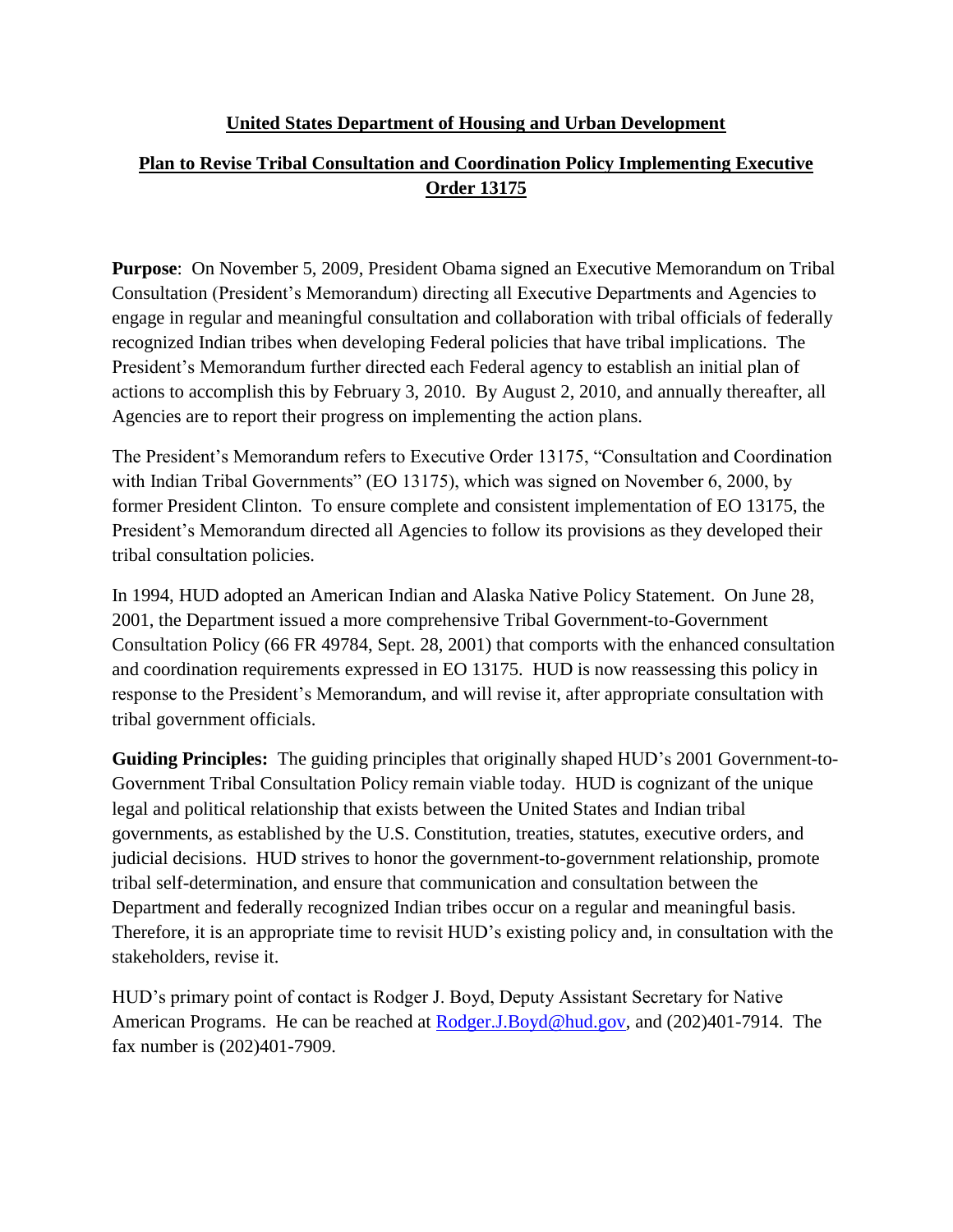**Narrative and Plan of Actions:** To achieve this objective, HUD adopted a three-phased approach. In Phase I, HUD outlines the steps it took to develop its Plan of Actions. In Phase II, HUD describes its next steps to update and revise the existing Tribal Consultation Policy. In Phase III, HUD communicates how implementation and ongoing monitoring of the policy will occur.

# **PHASE I**

These are the steps HUD took in preparation for the development of its plan of actions.

- HUD's Assistant Secretary for Public and Indian Housing convened a meeting with representatives from other offices within HUD.
- Information was shared, advice was sought, and the Office of Native American Programs (ONAP) was identified as the lead office within the Department for this task.
- As part of the comprehensive action plan, HUD created a dedicated mailbox to receive comments from tribal governments, tribal officials and the public [\(TribalConsultationPolicyComments@hud.gov\)](mailto:TribalConsultationPolicyComments@hud.gov).
- All comments received will be posted on HUD's website, CODETALK [\(http://www.hud.gov/offices/pih/ih/codetalk/\)](http://www.hud.gov/offices/pih/ih/codetalk/), which is accessible to the public.
- A schedule of HUD-tribal regional consultations was established (see below). The consultation sessions were hosted by the six Area ONAP Administrators.
- Prior to all meetings, each Area ONAP sent out invitation letters to all tribes and tribally designated housing entities to inform them of the meetings. The correspondence package included the President's Memorandum, EO 13175, HUD's current tribal consultation policy, and a list of questions designed to prompt discussion and focus on the issues.
- At all sessions, participants were informed that the electronic mailbox had been established to receive their comments, and HUD's CODETALK website would be used to display all comments received.
- ONAP's Deputy Assistant Secretary (DAS) attended a Northwest ONAP and Eastern/Woodlands ONAP session, and the Assistant Secretary for Public and Indian Housing participated in the initial session held in Suquamish, Washington.
- The results of these consultations were consolidated by ONAP.
- HUD carefully reviewed all comments received from all sources, and will continue to do so as additional comments are received.

Listed below are the most recent outreach and consultation sessions.

• Northwest ONAP: January 13 at Suquamish, WA (outreach) in conjunction with the northwest Indian Housing Association quarterly meeting; and January 21 in Seattle, Washington. A conference call-in number was provided for those that could not attend the January  $21<sup>st</sup>$  session.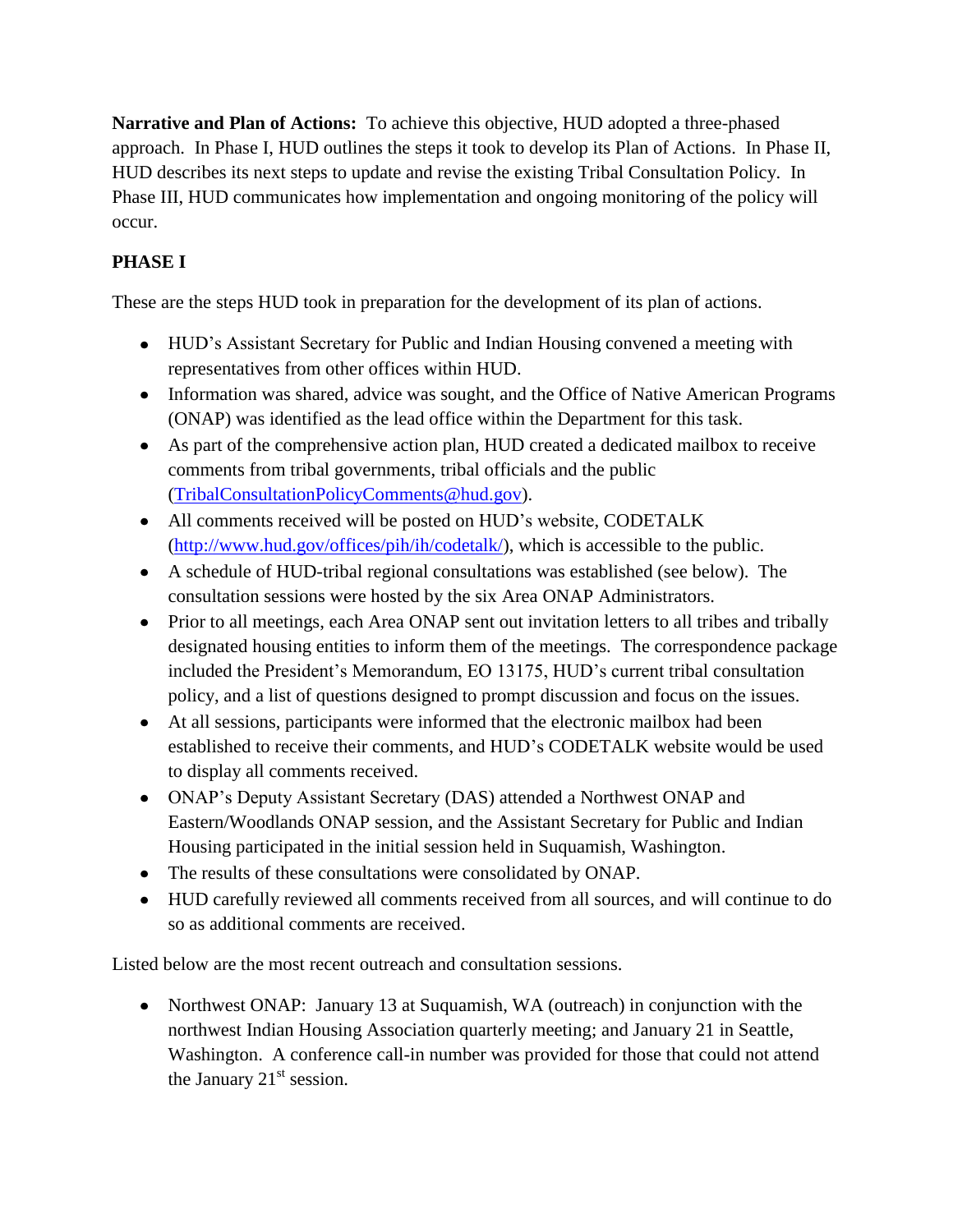- Alaska ONAP: January 20; Anchorage, Alaska (outreach) held in conjunction with an Alaska Association of Regional Indian Housing Authorities meeting. Additional consultation meetings are being scheduled.
- Southern Plains ONAP: January 21; Norman, Oklahoma. Held in conjunction with a Southern Plains Indian Housing Authority meeting.
- Northern Plains ONAP: January 21, Denver, Colorado. A conference call-in number was provided for those that could not attend the session.
- Southwest ONAP: January 25; Scottsdale, Arizona.
- Eastern/Woodlands ONAP: January 28 and 29, Hollywood, Florida. The January 28 session was on Tribal Consultation; the January 29 session was on the American Recovery and Reinvestment Act.
- Initial tribal consultations have been held. Additional consultations are planned.

# **PHASE II**

Listed below are the actions that the Department will take to update and revise the existing Government-to-Government Tribal Consultation Policy.

- In Phase II, HUD will examine the existing policy to determine what changes should be made to improve it.
- HUD will establish a tribal consultation policy review team in each of the Area ONAPs.
- After HUD's review of all comments is completed, it will develop recommendations for revisions to the tribal consultation policy.
- Once the recommendations are finalized, HUD will develop a draft of its revised tribal consultation policy and share it with the tribal consultation policy teams and the tribes.
- The regional consultation policy teams will report their recommendations to the ONAP DAS.
- The ONAP DAS will review the comments and revise the policy as necessary.
- The Assistant Secretary for Public and Indian Housing will share the revised draft policy with all offices within HUD, and request their comments.
- HUD will then finalize the draft policy for publication in the *Federal Register*.
- HUD will publish a *Federal Register* notice that provides a 60-day public comment period.
- There will be clear timelines in the notice that will establish the process for publication of the final tribal consultation policy.
- HUD's website CODETALK will provide information on the policy's progress, and it will contain all comments and all versions of the revised tribal consultation policy.
- The revised consultation policy will become final after HUD reviews all public comments, and incorporates any additional changes. It will be published in the *Federal Register* within 90 days of finalization.